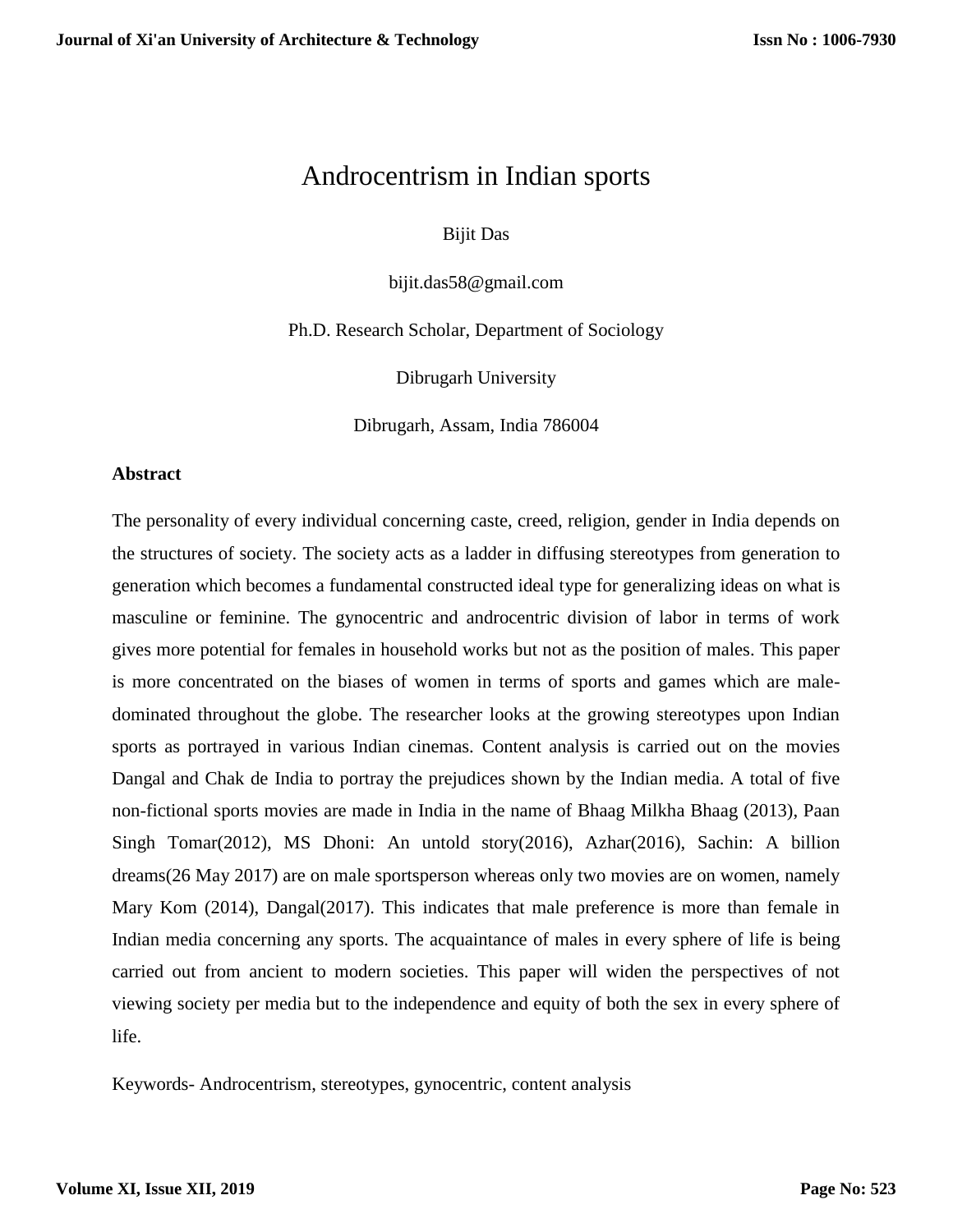# **Context of games and sports in India's nation-building-**

India is the seventh-largest country in the world sheltering around 1,210,854,977 people (Indian census, 2011), where the population is distributed for the rise of the nation in various aspects of the country in economics, politics, science and technology, law and order, military, bureaucracy and games, and sports. In the field of sports, hockey being the national game, on contrast focus mainly relies on cricket. In the current scenario, cricket is rejoiced all around the state and more focus on the sports is given from top to bottom of the people, from the government to the citizen of the country. These sporting events like cricket bring us a kind of feeling togetherness and collective conscience for the country, by raising the notion of patriotism among us. The nationstate is an imagined community (Anderson, 2016) and we might not know each other of the population but we have a mutual connection of patriotism for the country through games and sports, cherishing the events in one identity.

On the contrary, all the events or sporting categories are male-oriented in Indian society. The stereotypes have prevailed from generation to generation that females are more convenient for the household works and are not categorically meant to compete with men with the works relating to muscular activities (Bourdieu, 1986). The females are more in the private sphere and the males are concentrated on the public sphere (Smyth, 2008). This advent is represented by the male population which enjoys the fruit of benefits from Indian sports and sporting events. The events of the international level are more concentrated in male athletics as compared to female athletics. The prevalence for the females is very low and in recent times for the good development of a nation, both males, as well as the female sex, are required to give an effort for contribution as a whole together. Today in every phase and sphere of life the males are being competed parallelly by the females and the competition is toughened in due course of time due to the rise in feminist activism. The difference in gender is not washed away in our society but is getting faded away gradually. The evolution of games and sports and the implementation of the activities at the school level are being made compulsory by the Indian government, those of which do not make any difference between the masculine and feminine nature of the sports. The nodal authority for the legitimization of sports in India is held by the ministry of youth affairs and sports which is headed by various programmes in the names of Rashtriya Yuva Sashaktikaran Karyakram, National Programme for Youth and Adolescent Development,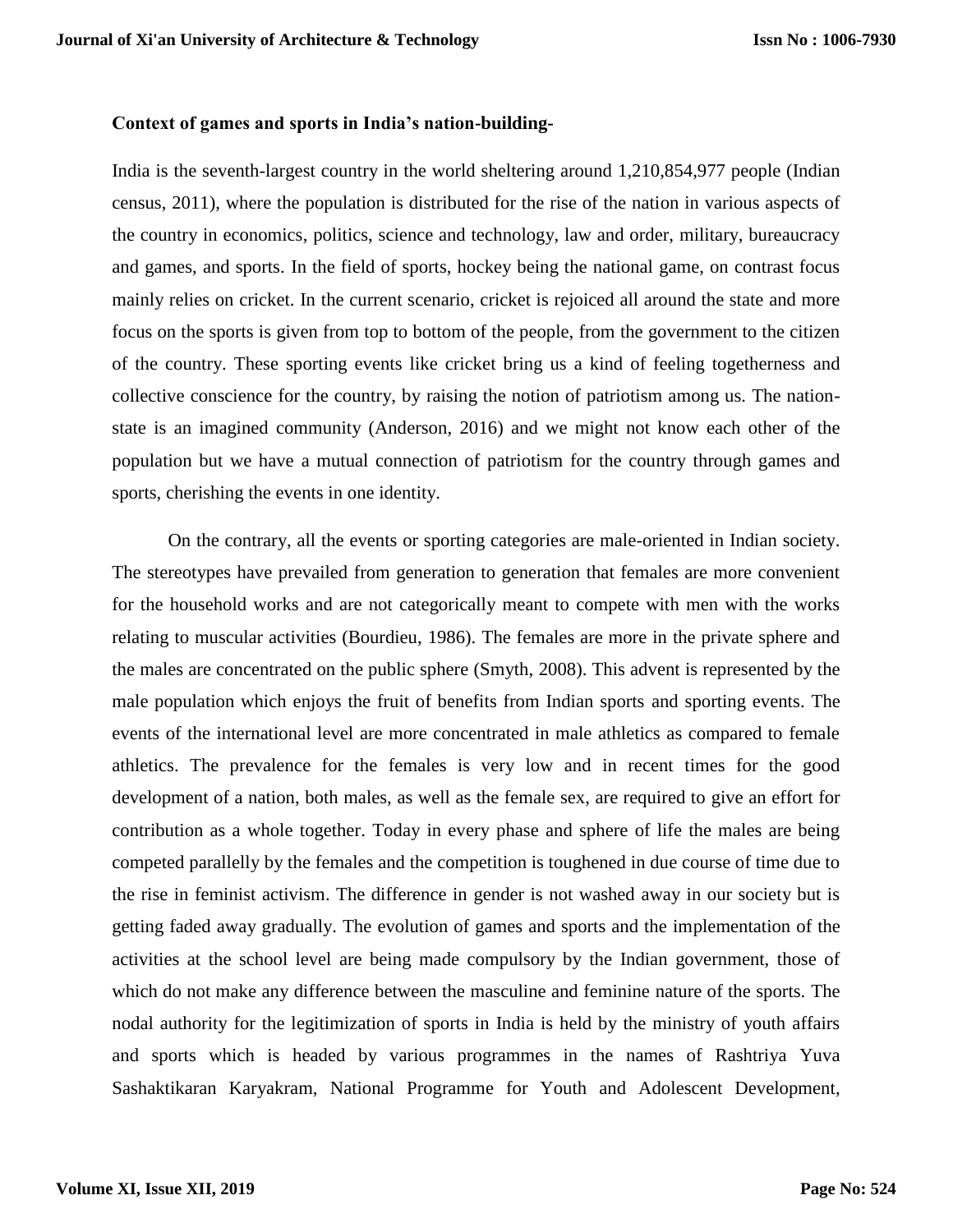National Service Scheme (NSS), National Youth Corps, International Youth Exchange Program, National Youth Festival, Urban Sports Infrastructure Scheme, Panchayat Yuva Krida Aur Khel Abhiyan, Promotion of Scouting & Guiding, and lastly Youth Hostels. These programs of various kinds are meant for encouraging the spirit of sportsmanship in the nation which rejoices the achievements of the citizens.

#### **The necessity of sports and games in everyday life-**

A healthy nation is always a wealthy nation. With proper training in sports and games, women become active and sportive. They will be adventurous, capable of facing the challenges in future instances during natural disasters like flood, cyclone, super cyclone, etc., they can run fast or swim for safety. The need for sports and games is also important for self-defense of women for which it suffices overcoming of fear and prejudices of gender. This is most importantly necessary for the physical fitness of women. Most people still hold the belief that sports are harmful to women's health, particularly to their reproductive health. But physical exercise is a helpful tool for the management of obesity, prevention of cardiovascular, metabolic diseases and female reproductive organ-related diseases. (Orio, Muscogiuri, Ascione, Palomba, Volpe, Sala, Savastano, 2013) According to the Women's Sports Foundation, female athletes have a more positive body image. Female athletes are less likely to do drugs. High school girls who play sports and games are less likely to have an unwanted pregnancy, more likely to get better grades in school and more likely to graduate than girls who do not play sports. Sports and games motivate collective consciousness for mutual bonding. Indians are socialized in a way that there is a blind belief of people till now that women folks are into T.V. soups and not the news channels and sports. Though it is somehow true but not for every individual. If the women are trained to play sports and games, they can build interest in the areas of sporting events too. They will start watching games in the public as well as through digital Medias, and there will be a increase in collective consciousness among both men and women which is achieved by breaking the stereotypical gender difference habits. The spirit of competition also gets inculcated in the society in most cases by sports and games. As in this 21st century, we mostly become westernized by watching the women from other countries at the rank 1 in every sport, the spirit of sports also can increase among the Indian women if we will provide the proper training and facilities. Encouragement is also necessary here. The inspiration to take a leading role in any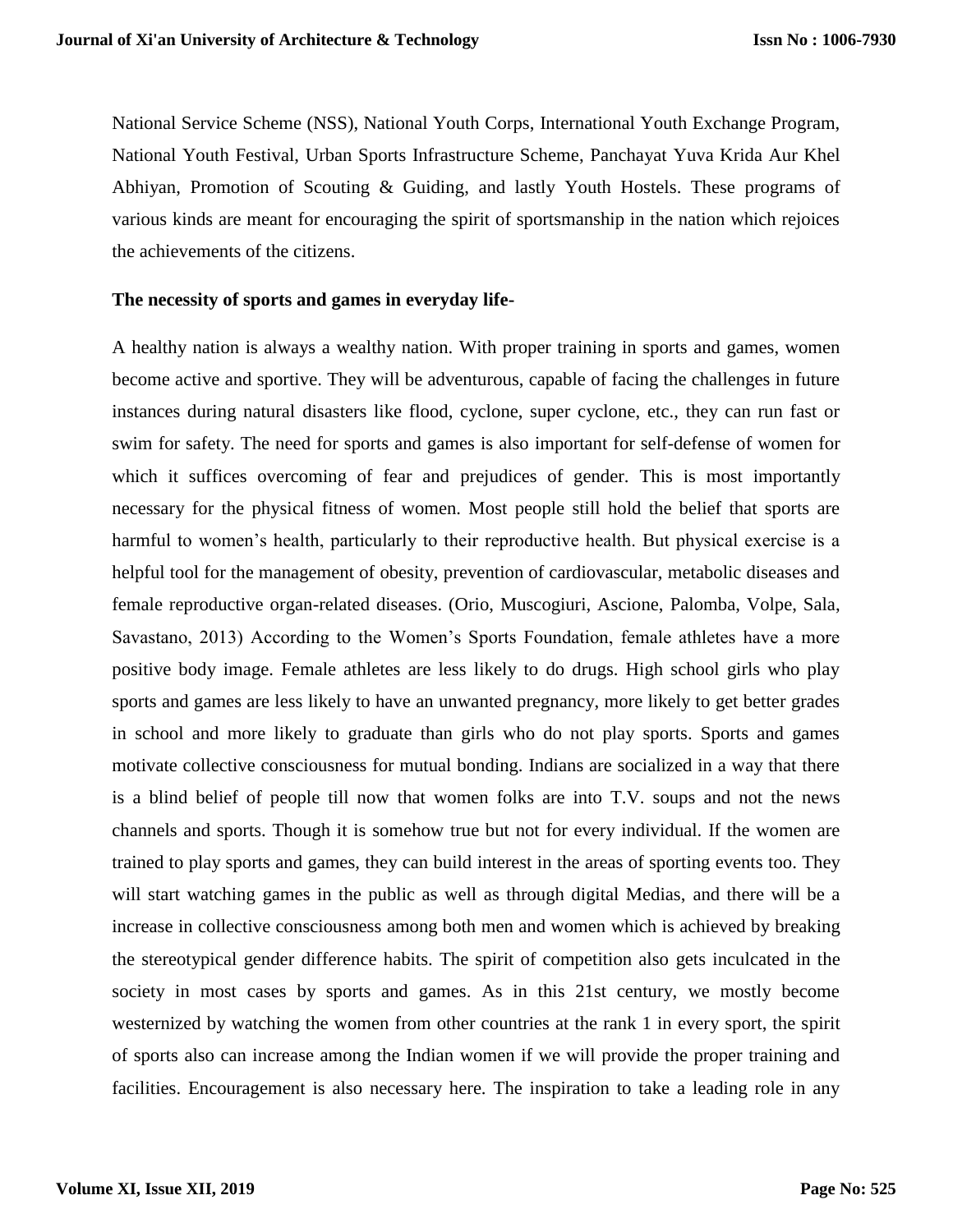situation of life is also derived from sports and games. Leadership enthusiasm is very important for women to participate in any part of life. Researchers and studies have always suggested that participation in sports can be an energizing and personally empowering experience for women. Being connected to sports feels more in control of her life as an independent individual. Sports participation also provides girls and women with opportunities to reconnect with the power of their bodies.

#### **The androcentric notion in Indian sports-**

The inequalities between men and women assigned by sex are social constructions having no base in nature. (Liberal feminism theory) But till now people think that women are naturally weaker than men. As per their thinking by birth women are soft, emotional and weak. That is why in our society when a boy cries, people comment on him "why are you crying like a girl?" so, on their point of view women are weak that is why they cry in every small problem. But in reality, we socialize our girls in this way. We are not simply born men or women; we all also learn and routinely use the commonplace practices that allow us to pass as men and women. It is only in learning these practices that we come to be in a sociological sense, a man or a woman. Thus, even a category like gender, which is thought to be an ascribed status, can be understood as an accomplishment of a set of situated practices (West and Zimmerman, 1987). Women athletes are paid very less in comparison to the men athletes. The facilities, funds, training facilities and tools are very less than the men. International cricket player of India, Diana David, says "Men are treated better than women in cricket. For every Ranji game, we are paid extremely little, perhaps 10% of what the men would be getting. Most of us continue to pay only for the love of the game." (Naare, 2012). Women's National Kabadi team, after winning the World Cup (2011) was waiting on the roadside for auto. No one came to welcome them after achieving such big competition internationally and make the country proud. Not only this but also the management did not give them clothes. Nobody paid their hotel bills also. (Bhaskar News). Recently Sania Mirza accused the All India Tennis Association's handling of the Olympics selection being based on male chauvinism (Naare,2012). Jwala Gutta, India's number 1 doubles player in badminton criticized the Badminton Association of India's President V.K. Verma for not even congratulating her even after she won the Common Wealth Games gold medal (2010). (Naare, 2012)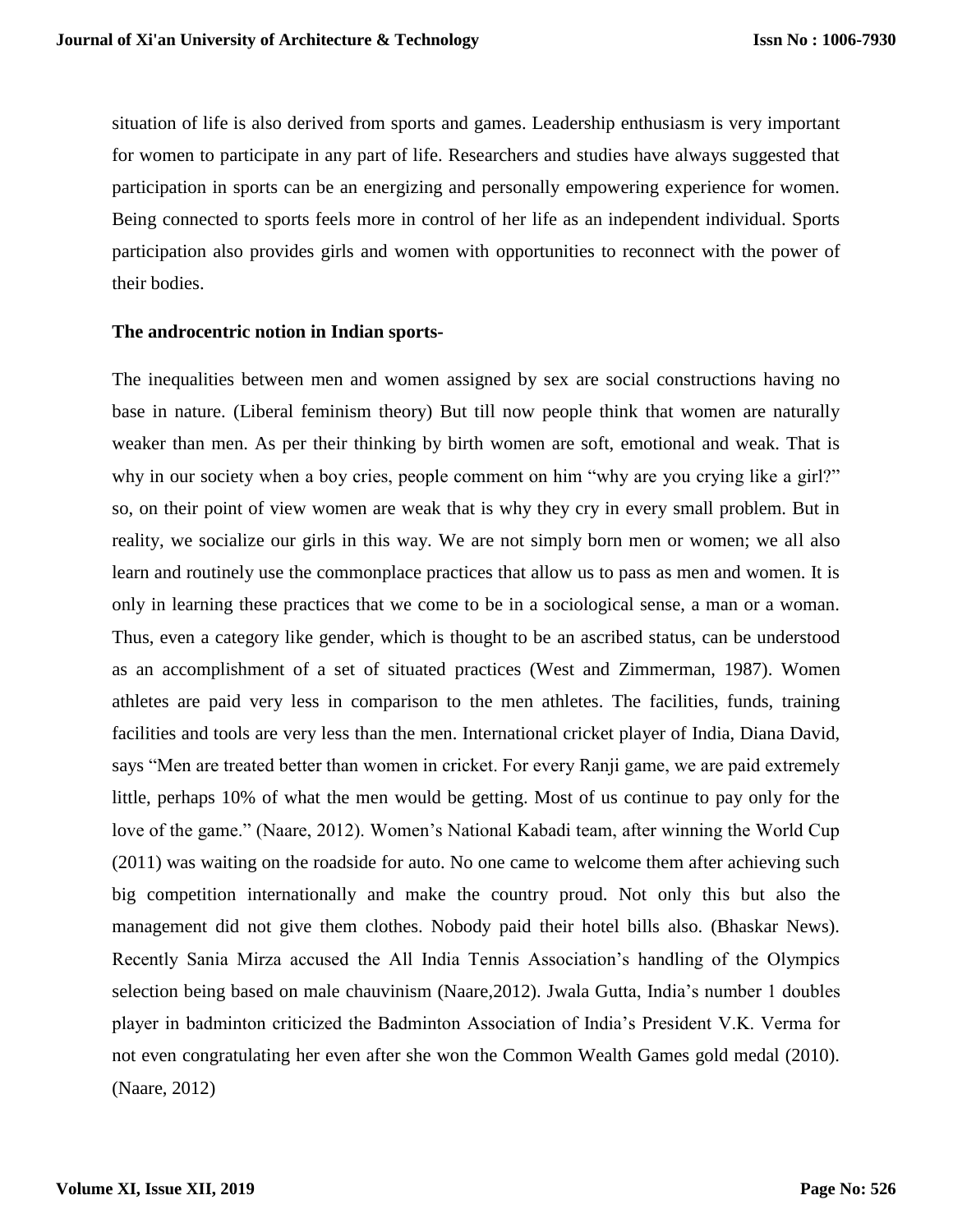Women in India get fewer chances to go to international competition in sports in comparison to men. At the 27th Olympics in Sydney in 2000, women competed in 25 out of 28 sports and in 132 events, 44% of the total. (Bernstein and Galily, 2008) Maximum women in India preferring contemporary dance form rather than gymnastics. But Dipa Karmakar, the first female gymnastic player in Olympics from India (2016) brought the attention of people to the gymnastics in India.

#### **The biases of gender, overwhelming the male in subordinating the females through media-**

Media acts as an agency in diffusing the thoughts of stereotypes and injustice in the societies and the dirty politics in every household done by the female members in the family through daily soups and serials. The stereotypes act as a reality in our society in our daily day to day life and this position makes the male members dominant and a powerful identity in every sphere. Today there is a question that can be raised that how many of us see a women match? This happens because all the media channels are focused on showing the male sports and we see what is shown to us by the media. This makes women sportsmen fade away from dignity and respect in comparison to their male counterparts. The first game in the Olympics saw no women as the founder of the modern Olympic game Coubertin insisted- No matter how toughened sportswomen may be; her organism is not cut out to sustain certain shocks (Fuller, 2016). The support from society and the massive system of the country goes beyond the true sportsmanship of masculine or feminine and focuses more on the maximum supported by our society and this makes males the dominant gender in games and sports. at some point even the media brings a little concern about the participation of women in games and sports, they are more excited to show the audience the relationship of the players, their trait and less in the events of contribution to the sports. Media for earning profit through maximum TRP shows coverage that diverts attention away from female athletes' skills and achievements and instead focuses on the physical appearance of a few pretty female athletes, which appears to be automatically pleasing. (Hargreaves, 1982) said that "sports tend to present in the media symbolic representations of a particular kind of social order so that in effect they become morality plays, serving to justify and uphold dominant values and ideas. The Hindu newspaper if read regularly we see that there is much emphasis given on Indian male cricket team but not on women, sometimes badminton and a few on chess, no other games.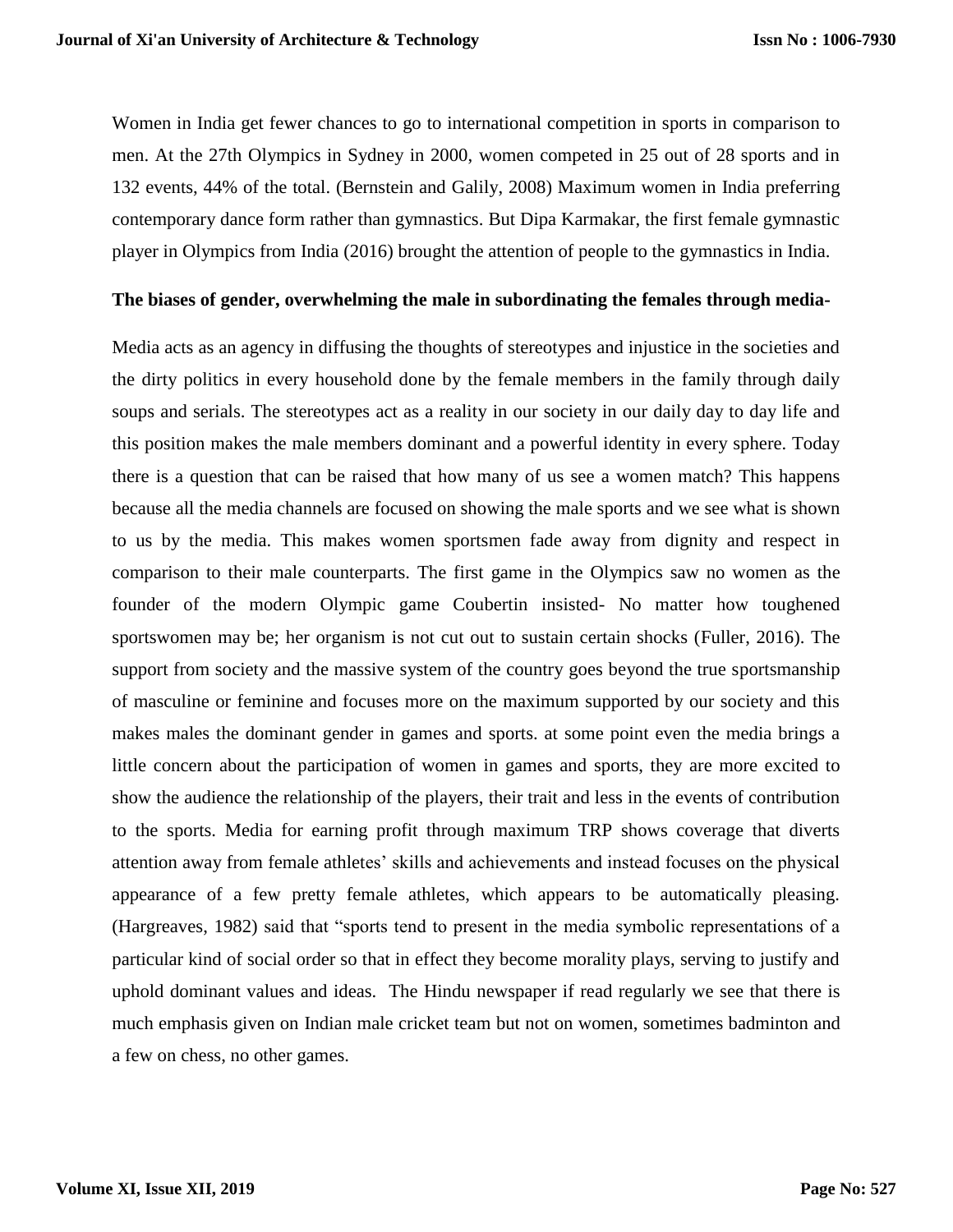# **The portrayal of Indian sports through Indian media-**

The growing stereotypes have been transferred through generations after generations by our media and these acts as a career of circulating false consciousness and false notion about masculine and feminine, that male sex is more powerful than female. The researcher by taking two movies namely Chak De India and Dangal tries to find out the growing stereotypes in the media and wants to concern the readers what is appropriate and what is not. The movies are concentrated on the parameters like duration of time on which the male is dominant on the female and the inequality shown to the society through the lenses. And the inequalities are based on prejudices, allocation of funds, struggle, and transportation.

Looking upon the movie Chak De India we can see that the movie rejoices the glory of the Indian women's hockey team, which sets apart the hurdles to winning the finals. The movie portrays the prejudices towards the north eastern players named Molly and Marrty, where they are being discriminated on the basis of racial profiling. The movie also shows slots where the states are represented hierarchically. The male domination in the Indian society is shown through the context of eve teasing of the northeastern players. The movie portrays the regional differences and biases that are constructed through profiling, such an incident is shown with the character Soimoi, hailing from Jharkhand in a shabby attire and having less adaptability with the Hindi language. This portrays the hegemony of the stakeholders in terms of selection and prejudices for judgments. The Characters of Vidya Sharma and Preeti Sabherwal in the movie are shown to be the victims of patriarchal notion in the society which led them to a notion of role conflict. This role conflict is seen when a player is married or is in a relationship and has to face identity crisis in the family and society. The movie portrays Vidya's father in law as against the notion of a female playing hockey, whereas according to him Vidya should be a housewife and part of family customs and traditions. In a similar context the character of Preeti fights for her existence through the game of hockey, which her boyfriend termed as a game of gulli- danda (sticks), he is a cricketer and boasts the game of cricket as the utmost sporting event in the country. In a particular slot in the movie, it is seen that the cricketer wants to marry Preeti and this keeps Preeti concerned of her future in hockey.

On the other hand in the movie Dangal, Mahavir Singh Pogat a protagonist who was a former national heavyweight wrestler had to go through various ups and downs in life and so had to quit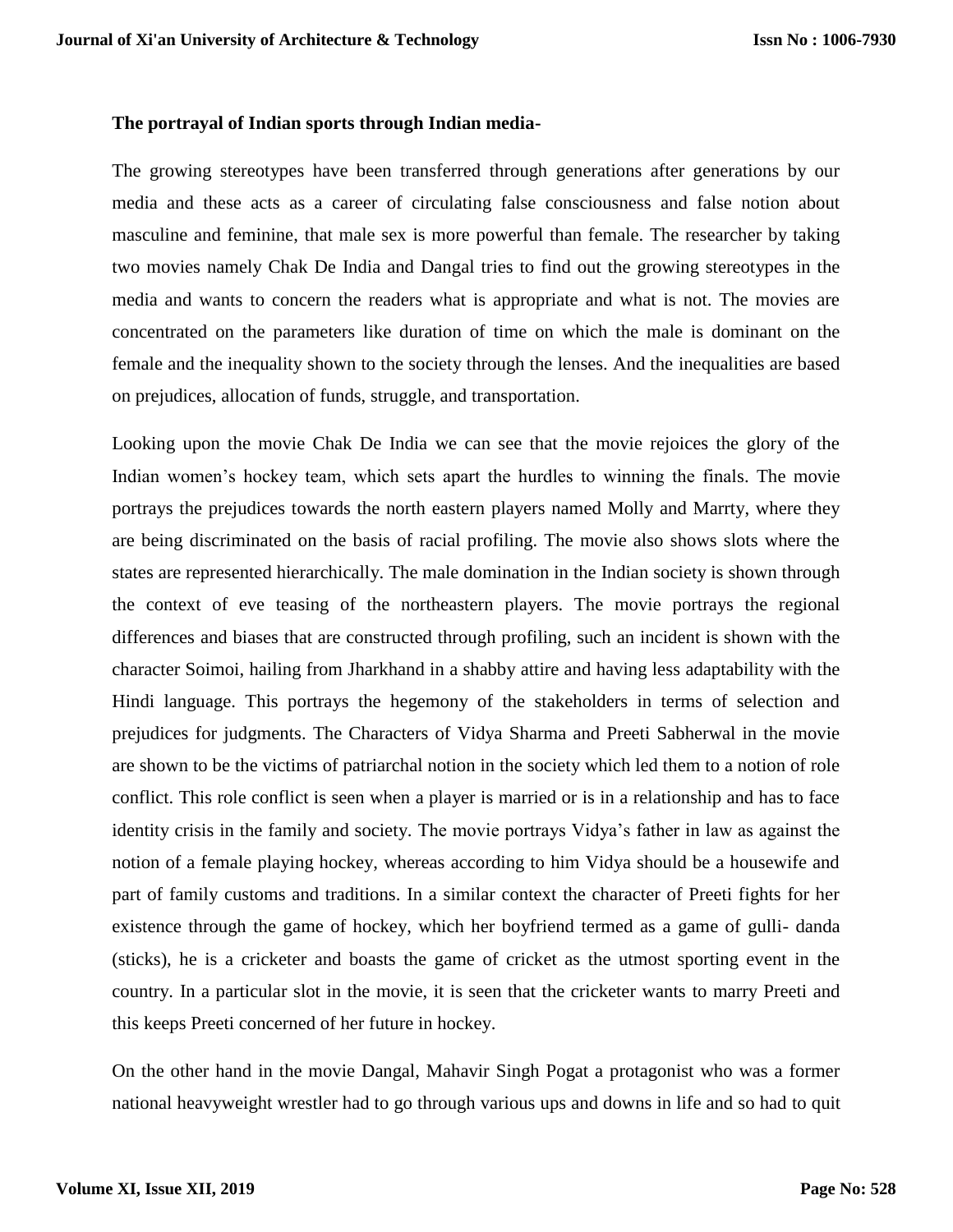wrestling as a profession for livelihood and adopt other activities. So in this regard, he had a belief that he will train his kid to be an international wrestling champion who will bring a gold medal for the country and make his incomplete dream come true. But perhaps his pain emerged when his wife gave birth to a female child one after another. He wanted to have a male child, as Indian society is mainly patriarchal and male-dominated and sports like wrestling are meant only for boys, not for girls. Had made his daughters cut their hairs short and wear pants and shirts for practice and these were mocked by the society and the girls were teased by the male counterparts in school and the arenas. But Mahavir was determinant and so he worked very hard to train his daughters Geeta and Babita. He made them national champions despite all the criticisms and less funds by the wrestling federation for females. A slot is shown when Mahavir approaches the president of a wrestling federation to grant him funds for buying a wrestling mat, but the fewer funds for female wrestlers and more funds for male counterpart is seen. Having passed through all these barriers his eldest daughter was the first Indian female wrestler to win the gold medal in the commonwealth games and eventually became the first female wrestler to qualify for Olympics.

These two movies show how the stereotypes present in our society can be washed away and the female gender can be uplifted and put into greater heights with the male counterparts.

# **Future of Indian sports through the researcher's eye-**

The international ranking of Indian women's cricket team is fifth and the upliftment attitude is very necessary and the movies now days are concentrated on bringing the idealism of both the gender together in every space of life. Aditi Ashok, the only Indian golfer to have played the Asian Youth Olympics (2014) and Asian Games (2014), so there should be more participants in the future and every girl should be trained to be a gem of the world of sport.

Title IX was passed by Congress in the year 1972 in the US gives equal rights to women. Five major factors account for the recent increase in sports participation among girls and women in North America and other parts of the world. Similarly, such programs should be enforced in the Indian context too, which will give a strong motivation to the female athletes. New opportunities teams and programs developed over the past two decades have uncovered and cultivated interests ignored in the past. Government legislation these days should demand equal treatment for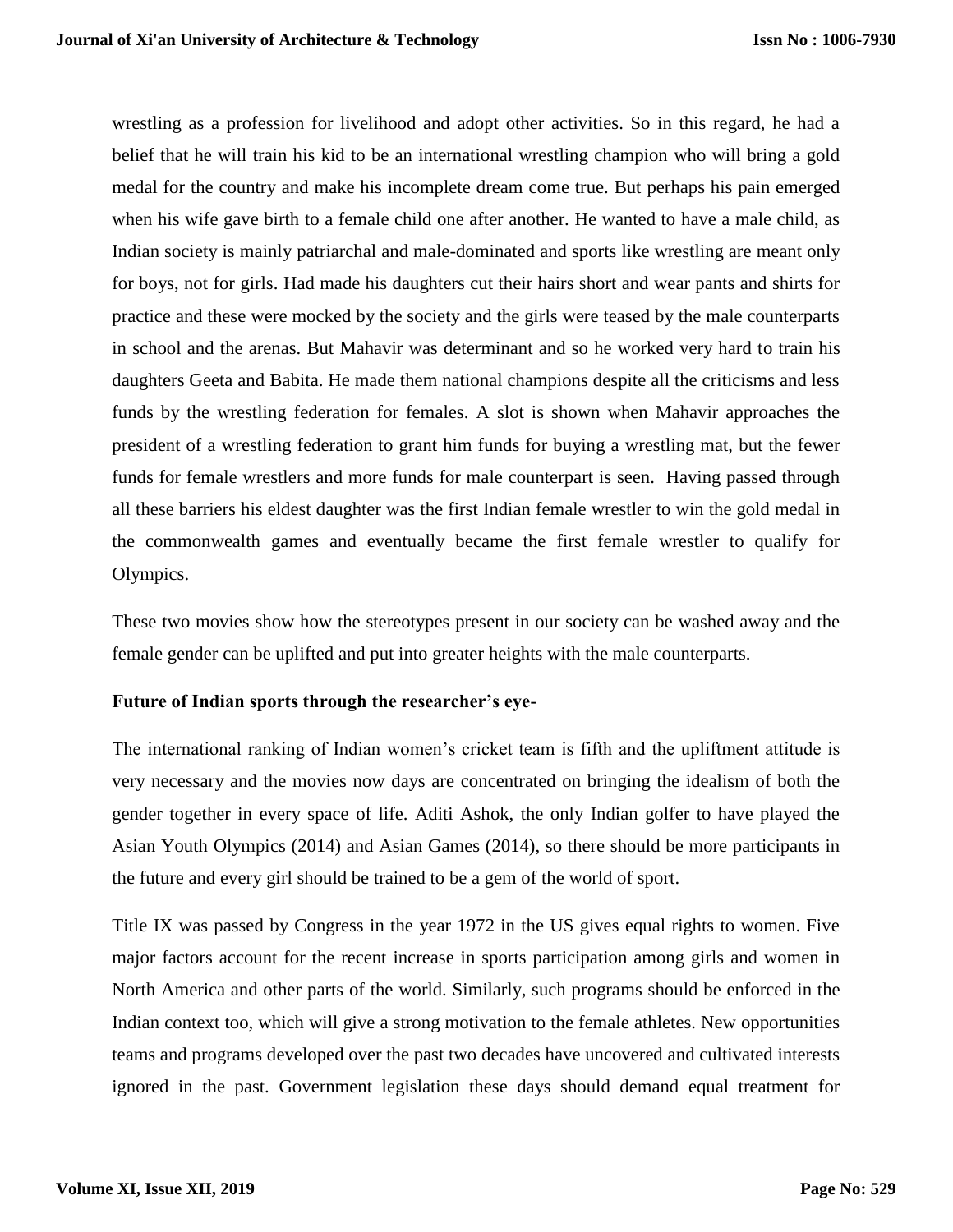women in public programs. The increase in media coverage of women in sports should increase in the daily momentum.

### **A brief note on feminism in the Indian context of games and sports-**

De Beauvoir in her book, The Second Sex mentioned that "one is not born a woman, one becomes one."

Gender differences result from the different roles that women and men come to play within various institutional settings (institutional theory of sexual difference). No one sponsors the women athletes in the fear of losing money. Many good TV advertisements are given to men. On the other hand, women only do advertisements on fair & lovely, perfumes, condoms, etc. Women may claim equality with men based on an essential human capacity for reasoned moral agency that gender inequality is the result of sexist patterning the division of labour and that gender equality can be produced by transforming the division of labour through the re-patterning of key institutions: law, work, family, education, and media (liberal feminism). The most important issues in Marxist feminism is the gendered division of labour. These are two types of labour present in a capitalist economic system:

(a) Productive labour and (b) Reproductive labour.

Productive labour refers to labour or work resulting in services and goods that have monetary value within the capitalist economic system. Reproductive labour refers to things that people do to take care of themselves rather than to earn money. This is often defined to include cooking, cleaning, and raising children.

In capitalist economies, reproductive labour is usually considered to be exclusively women's labour. This creates a system in which women's labour is separated from men's labour and is considered to be less valuable because it does not on monetary compensation. (Marxist feminism)

The upper-class people get more leisure hours than working-class people. Therefore the higher class people have more participation in games and sports than the others (Veblen, 1899). A sport in the 21st century has gained paramount importance in human life. Sports today has gone to bring about cultures and nations together, it has also been a medium of women empowerment.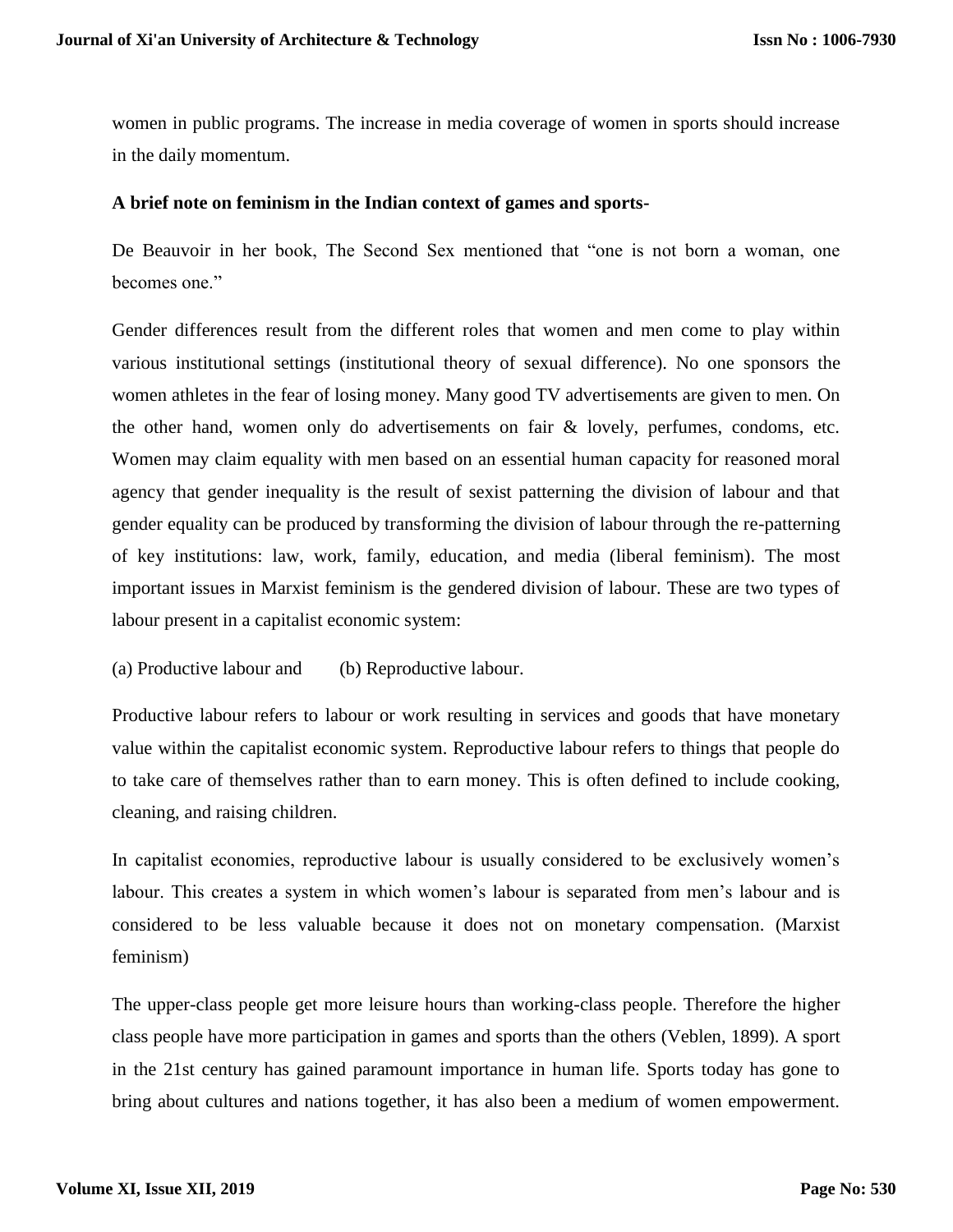Women like Deepika Kumari (Archery), Laxmi Rani Majhi (Archery), SaniaNehwal (Badminton), P V Sindhu (Badminton), JwalaGutta (Badminton), Aditya Ashok, Mary Kom (Boxing), Dipa Karmakar (Gymnastic), Sania Mirza (Tennis), etc. are very well known athletes representing India in this current period. On the other hand, gender in sports has always been a controversial issue ever since sports were invented. Women have faced an uphill task throughout the history of sports whether it is to be able to compete in sports to attend equal funding for programs, to have access to facilities or several obstacles that have been thrown in their way.

Though today the perception about sportswomen has changed substantially, the stigma of being considered the weaker sex always remains. The gender issue is one of the important issues in sports because of which India is still lacking behind as compared to another country in the context of sports and games.

# REFERENCES:-

Anderson, B. R. O. 1. (2016). Imagined communities: reflections on the origin and spread of nationalism. Revised edition. London: Verso.

Berstain Alina and Galily Yair, (2008). "*Games and Sets: Women, Media, and Sports in Israel*", A Journal of Jewish Women's Studies and Gender Issues, No.15, Women and Books, pp. 175- 196.

Bourdieu, P. (1986). The forms of capital. In J. Richardson (Ed.) Handbook of Theory and Research for the Sociology of Education (New York, Greenwood), 241-258.

Fuller, Linda K. (2016*) Female Olympians: A Mediated Socio-Cultural and Political-Economic Timeline*. Palgrave Macmillan

GOI, (2011). Census of India 2011: Provisional Population Totals. Registrar General and Census Commissioner of India, Ministry of Home Affairs, New Delhi, India.

Hargreaves, J. (1982). Sport and hegemony: Some theoretical problems. In H. Cantelon & R. Gruneau (Eds.), Sport, culture, and the modern state(pp. 103-140). Toronto: University of Toronto press.

Kundani, L. (2012) "Indian Sports Women: Gender Discrimination Aginst Women Sportsperson". https://www.naaree.com/indian-sports-women/